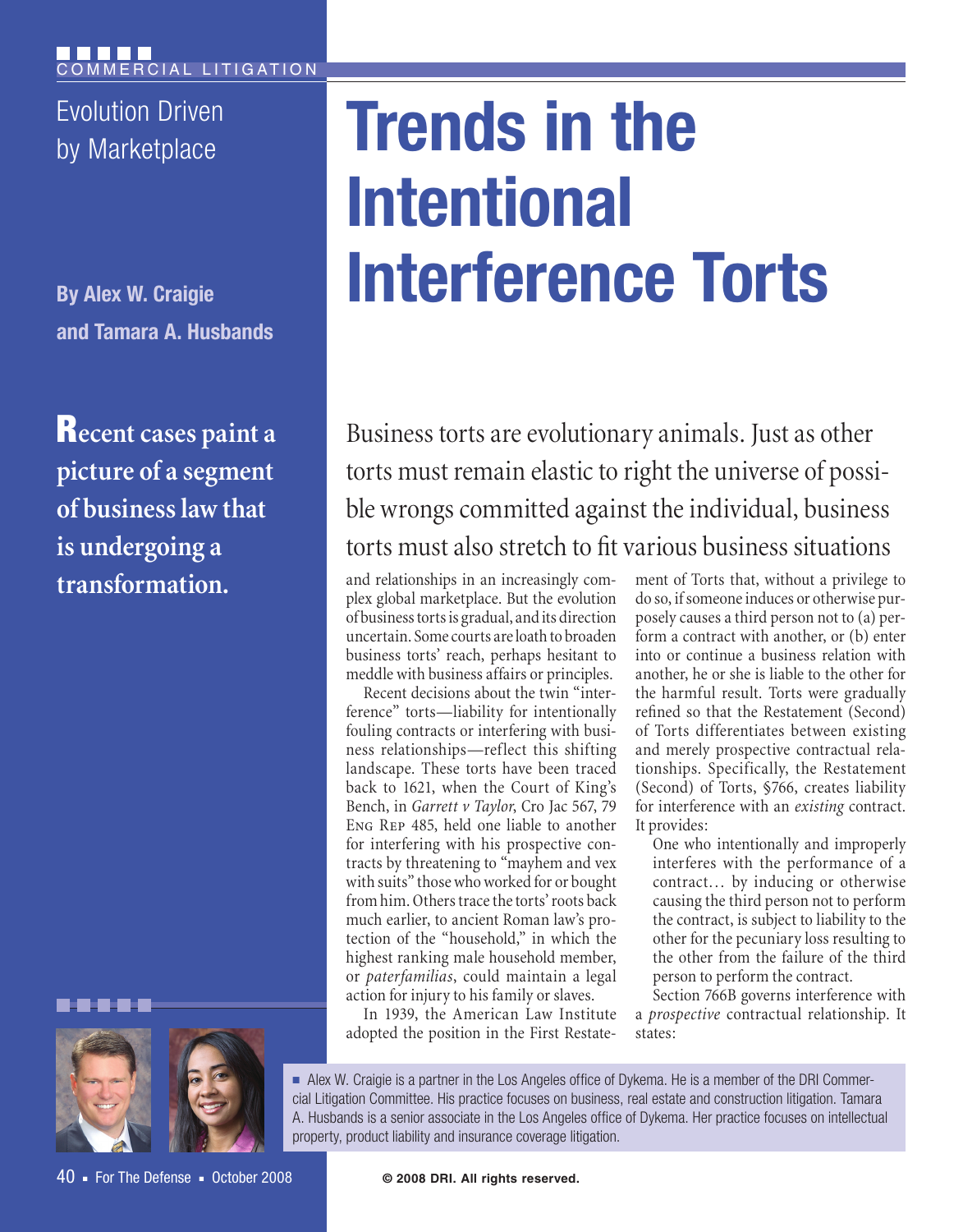One who intentionally and improperly interferes with another's *prospective* contractual relation… is subject to liability to the other for the pecuniary harm resulting from loss of the benefits of the relation, whether the interference consists of

- (a) inducing or otherwise causing a third person not to enter into or continue the prospective relation or
- (b) preventing the other from acquiring or continuing the prospective relation. (emphasis added).

This article briefly explores recent court decisions involving these interference torts. In particular, we will focus on three areas that have seen much activity in recent years: the so-called competition privilege, liability for interference with invalid or unenforceable contracts, and officer or director liability for interfering with a corporation's contracts. The article will conclude with a brief discussion of recent trends in attorney liability under these torts.

#### **The Competition Privilege**

Under the widely adopted Restatement (Second) of Torts approach, liability for interference will only be imposed for "improper" interference. For prospective or terminable at-will contracts, the law has long afforded a privilege to a party interfering with business or a contract if the party is in legitimate competition for the same business or contract. Under such circumstances interference is not "improper" as a matter of law. In other words, "it is no tort to beat a business rival to prospective customers." *Office Machines, Inc. v. Mitchell*, 95 Ark. App. 128, 130, 234 S.W.3d 906, 908 (Ark. App. 2006). As the Seventh Circuit remarked, "[T]he process known as competition, which though painful, fierce, frequently ruthless, sometimes Darwinian in its pitilessness, is the cornerstone of our highly successful economic system." *Speakers of Sport, Inc. v. ProServ, Inc.*, 178 F.3d 862, 865 (7th Cir. 1999).

However, under the Restatement (Second) of Torts, §768, even where otherwise available, the privilege evaporates if a competitor employs "wrongful means" to be competitive. Reasonable minds differ on which "means," in the Darwinian world of commerce, are "wrongful." In short, what does "wrongful means" *mean*?

One Arkansas court, equating wrongful means with unlawful means, commented that, unless a defendant breaks a law, "a defendant seeking to increase his own business may cut rates or prices, allow discounts, enter into secret negotiations behind the plaintiff's back, refuse to deal with him or threaten to discharge employees who do, or even refuse to deal with third parties unless they cease dealing with the plaintiff, all without incurring liability." *Office Machines, Inc.*, 95 Ark. App. at 130, 234 S.W.3d at 908.

Some argue, however, that restricting "wrongful" conduct to unlawful conduct undermines the tort altogether. If a competitor's acts are excused, provided he or she does not break a law, the exceptions might swallow the rule. In the post-*Enron* era of heightened corporate scrutiny, should conduct be allowed, so long as conduct does not break the law? Or can a colorable argument be made that privilege should be barred for unethical conduct or conduct that violates industry standards, as well as illegal conduct?

A California court grappled with this very question. It concluded that acting "unethically" or violating industry standards alone did not invalidate the competition privilege. In *Gemini Aluminum Corp. v. Cal. Custom Shapes, Inc.*, 95 Cal. App. 4th 1249, 176 Cal. Rptr. 2d 358 (Cal. 2002), an aluminum parts manufacturer and its subcontractor were vying to supply components of a workbench for sale to the public. The subcontractor used drawings it had acquired in its subcontracting role to gain a competitive edge against the manufacturer-plaintiff. The plaintiff argued this violated industry standards and as such should invalidate the competition privilege. Noting the California Supreme Court previously invalidated the privilege only where conduct was independently actionable, the *Gemini* court rejected this approach, stating:

We conclude the nebulous 'industry

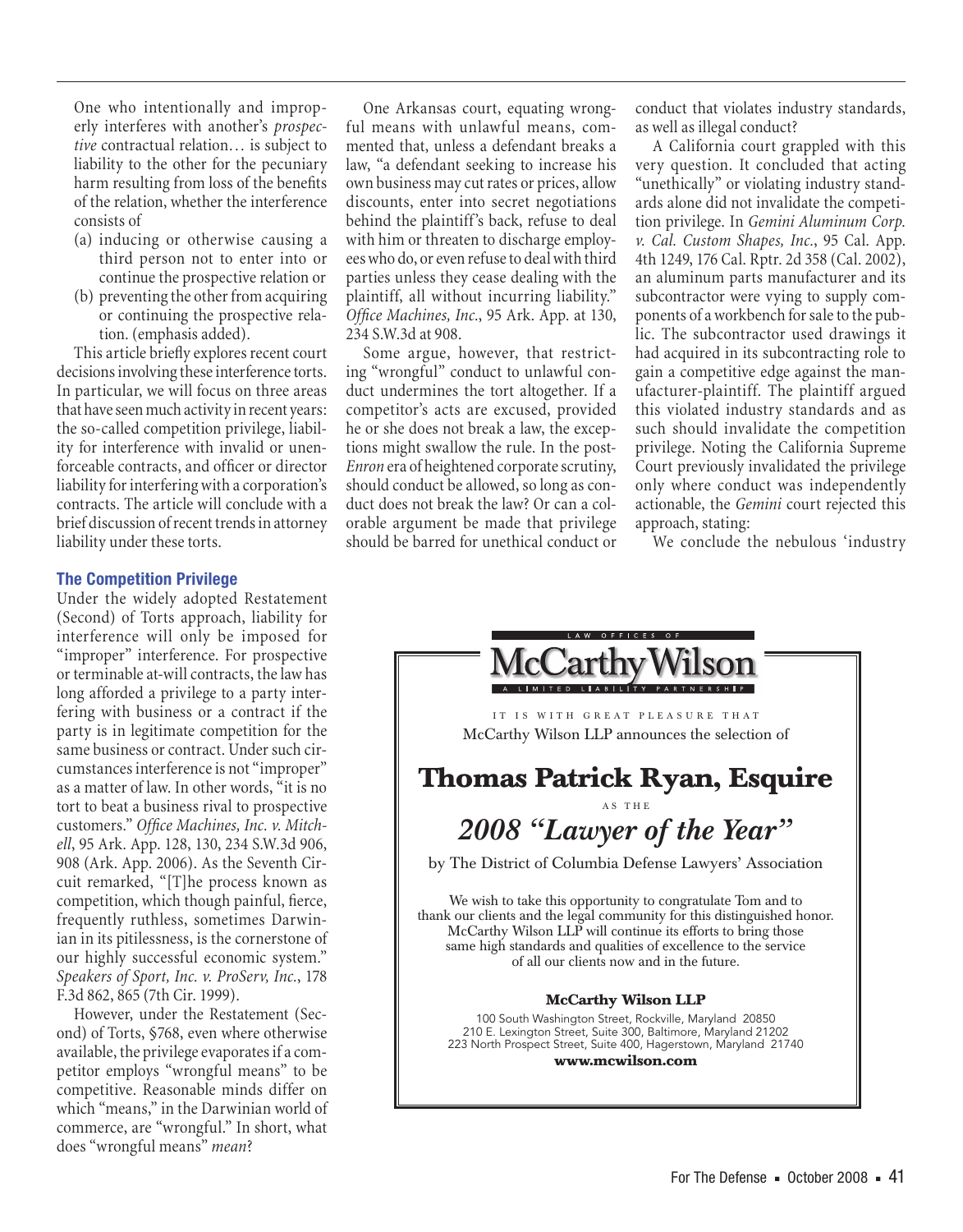### FI EL FI EL F COMMERCIAL LITIGATION

standards' test advanced by Gemini does not satisfy… [the] requirement that the defendant's conduct 'was wrongful by some legal measure other than the fact of interference itself.'… The imposition of liability for interference based merely on opinions that the solicitation of a competitor's business was 'unethical' or violated 'industry standards' would cre-

**B-9-6-6-6 Reasonable minds**  differ on which "means," in the Darwinian world of commerce, are "wrongful."

ate uncertainty and chill, not maximize, competition.

95 Cal. App. 4th at 1259, 176 Cal. Rptr. 2d at 366 (citations omitted).

Other courts, however, have concluded that conduct is wrongful based on an intuitive concept of right and wrong, rather than require that the conduct be actionable or illegal.

The common thread running through each of these decisions is deceptive conduct. In *Whitesell Corp. v. Bamal Fasteners LLC*, 2007 WL 240709 (S.D. Ohio 2007), for example, a federal district court, applying Ohio law, held that a competitor who submitted "bogus" or "illegitimate" price quotations that it could not meet and that caused the plaintiff to lose dealings with a customer, was precluded from the competition privilege. *Id.* at \*7.

In *Diamond Triumph Auto Glass, Inc. v. Safelite Glass Corp.*, 441 F. Supp. 2d 695 (M.D. Pa. 2006), another federal district court applied Pennsylvania law and refused to grant summary judgment based on a competitive privilege argument in a dispute between competing automobile glass replacement businesses. In *Diamond Triumph Auto Glass, Inc.*, the defendant, aware of customers' existing appointments with the plaintiff, nonetheless sent its own technicians to service the plaintiff's customers some hours *before* the plaintiff's technicians were scheduled to arrive. While neither illegal nor independently actionable,

"[a] reasonable jury," the court said, "could find some of Safelite's… activity constituted wrongful means to interfere with Diamond's prospective relationships with policyholders." *Id.* at 716.

*Ken-Pin, Inc. v. Vantage Bowling Corp.*, 2004 WL 783092 (N.D. Ill. 2004) provides yet another example. There, Ken-Pin had a nonexclusive distribution agreement with Computer Score, a manufacturer of bowling scoring equipment. Ken-Pin subcontracted with the defendant, Vantage, to enhance its ability to market Computer Score's product. Over time, Vantage hired away key Ken-Pin employees and entered into its own exclusive distributorship agreement with Computer Score. In the subsequent tortious interference suit, the defendant moved to dismiss the competition privilege. However, the federal district court, applying Illinois law, denied the privilege-based motion in the absence of illegal or independently actionable conduct, stating: "Ken-Pin alleges that the Vantage Defendants 'deceptively encouraged Ken-Pin to introduce Vantage to Computer Score… while hiding from Ken-Pin that their intention was not to enhance Ken-Pin's enjoyment of its right to distribute Scoring Systems, but to abrogate that right altogether.'" *Id.* at \*8.

It remains to be seen whether the climate of increased corporate scrutiny will erode the competition privilege in tortious interference suits, if only slightly. A few courts have recently invalidated the privilege where conduct, while neither illegal nor independently actionable, was sufficiently deceptive to constitute wrongful means.

# **Interference with Invalid or Unenforceable Contracts**

It is axiomatic that liability for tortious interference with a contract requires the existence of a valid contract. The Restatement (Second) of Torts, §774, provides, "One who by appropriate means causes the nonperformance of an illegal agreement or an agreement having a purpose or effect in violation of an established public policy is not liable for pecuniary harm resulting from the nonperformance." The rationale for this rule can be simply stated: "one cannot be charged with liability for inducing another to refrain from doing that which he was not legally bound to do." *Rhodes Eng.* 

*Co., Inc. v. Pub. Water Supply Dist. No. 1 of Holt County*, 128 S.W.3d 550 (Mo. 2004).

Comment b to Section 774 of the Restatement (Second) of Torts explains, "Illegal agreements and those in violation of public policy are commonly held to be entirely void and so not contracts at all. On that basis they are simply not within the rules stated in §§766 and 766A on liability for interference with performance of contracts and there is no liability for causing their breach."

While application of this rule appears straightforward, two recent cases involving Native American gaming contracts examine the intersection between the interference tort and well-established principles of contract law.

In *First American Kickapoo Operations, L.L.C. v. Multimedia Games, Inc.*, 412 F.3d 1166 (10th Cir. 2005), the Kickapoo tribe of Oklahoma entered into a lease agreement with First American that provided for constructing, equipping and operating a casino on tribal land. Approximately one month after the casino opened, the National Indian Gaming Commission (NIGC) notified the Kickapoo that its gaming ordinances did not comply with the requirements of the Indian Gaming Regulatory Act (IGRA). The Kickapoo voluntarily closed the casino and subsequently met with NIGC approval, allowing the casino to reopen. The Kickapoo then terminated their relationship with First American and entered into a nonexclusive agreement to rent gaming equipment from Multimedia.

First American sued Multimedia for tortious interference with its lease agreement with the Kickapoo. Multimedia moved for summary judgment, arguing that the agreement between the Kickapoo and First American was in reality a "management" contract that was void absent the required NIGC approval. The district court, applying Oklahoma law, ultimately granted the summary judgment motion. The Tenth Circuit Court of Appeals affirmed, stating:

Congress has determined that requiring NIGC approval of management contracts will advance its efforts to protect tribes from unsuitable influences and to ensure that tribes are the primary beneficiaries of Indian gaming operations. Oklahoma law, the law of this Circuit, and even the authorities on which First American relies, all support the position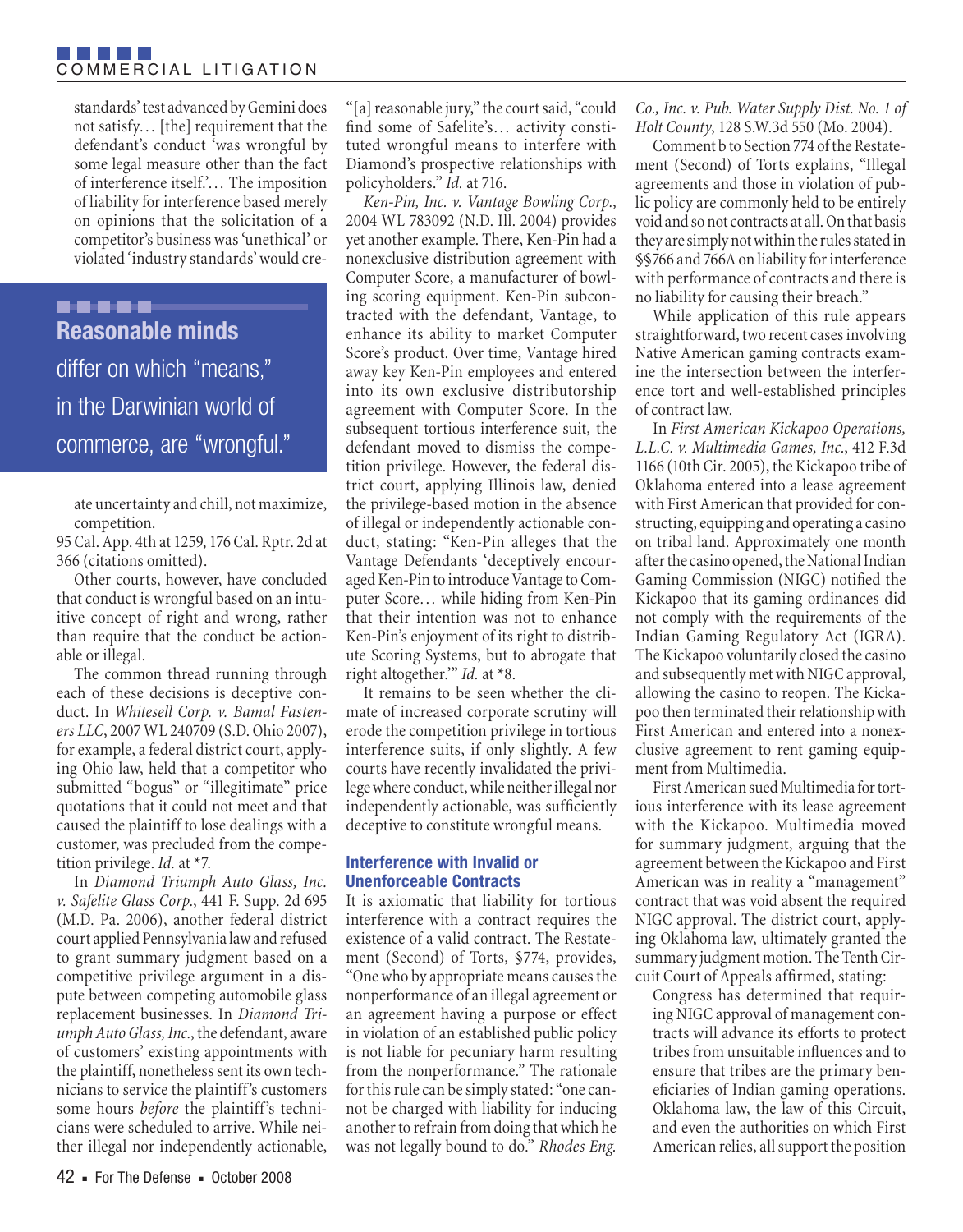that an unapproved management contract may not form the basis of a suit for tortious interference with contract. Such perfect agreement is sufficiently rare that we are loath to disturb it.

Id. at 1177 (citation omitted).

Against this background, *NGV Gaming, LTD. v. Upstream Point Molate, LLC*, 355 F. Supp. 2d 1061 (N.D. Cal. 2005), provides an interesting contrast. There, the Guidiville Band of Pomo Indians entered into a series of contracts with F.E.G.V. Corporation to develop and construct a proposed gaming facility on restored trust land in Northern California. F.E.G.V. assigned its interest in these contracts to NGV. At the time of contracting, the Guidiville Pomo people had not yet acquired any land, and NGV was obligated under the agreements to assist the Guidiville Pomo people in identifying and purchasing land on which the gaming facility would eventually be built.

The defendant, Upstream, allegedly aware of the Guidiville Pomo people's existing contract with NGV, separately began negotiating with the City of Richmond to purchase 354 acres of land for the purpose of building a gaming facility. The Guidiville Pomo people subsequently sent a letter to NGV attempting to rescind the agreements with NGV, which would enable them to build the casino with Upstream. NGV, maintaining that the reasons given for the rescission were "entirely pretextual," sued Upstream for inducing the Guidiville Pomo people to terminate the agreements.

Upstream moved to dismiss the interference claim, arguing the agreements were invalid because they lacked regulatory approval pursuant to the IGRA. The district court, applying California law, denied the motion to dismiss, stating:

It is true that the Transaction Agreements contemplate the necessity for regulatory approval before certain aspects of the Agreements could occur. However, execution of the Agreements may also have created immediate duties and obligations relating to matters for which no regulatory approval is needed. The Agreements themselves do not condition the validity of the contract on regulatory approval, but rather make such approval "conditions precedent" to subsequent obligations of each party under the Lease Agreement…. Therefore,

even accepting Defendants' contention that the Transaction Agreements never received regulatory approval… Plaintiffs could prove the existence of a valid contract at the time of the alleged tortious interference, which is the relevant time period for Plaintiff's claim.

*Id.* at 1064–65.

The contrasting outcomes of these cases illustrate that, while inducing breach of a contract that is void *ab initio* because it lacks necessary regulatory agency approval cannot support a tortious interference claim, agreements that concern land that is not yet designated as tribal land and make regulatory approval a "condition precedent" to subsequent obligations of each party, are not void for purposes of a tortious interference claim. Equally important, however, the cases illustrate how courts' approach interference torts evolve to address an everchanging business environment.

#### **Corporate Officer or Director Liability**

"Greed is good," declared Gordon Gekko in Oliver Stone's 1987 film *Wall Street*. But will a corporate officer or director's personal greed expose him or her to liability for interfering with the corporation's contracts or business relationships?

Officers and directors are typically free to breach an existing corporate contract without any risk of personal tortious interference liability. The basis for this privilege is that a party cannot be liable in tort for interfering with its own contract or business relationship. A corporation acts through its officers and directors. Therefore, the officer or director's liability—or lack thereof—matches that of the corporation.

An important exception exists, however, when the officer or director acts for a purpose that is unrelated to the interests of the corporation, such as out of consideration for his or her own success. Depending on the nature of the particular business, a sticky question in some instances becomes whether an officer or director's greed for his or her own personal success actually furthers the best interests of the corporation, such that the conduct should be privileged. A pair of recent cases examines this question.

In *Heffernan v. Robeco Investment Man*agement, Inc., 23 MAss. L. RPTR. 237, 2007

WL 3244422 (Mass. Super. Ct. 2007), Heffernan was recruited for employment by an investment management firm, RIM. Supple, an officer of RIM, was his direct supervisor. After Heffernan had devoted substantial effort to a large potential sale, Supple injected himself into the process and told Heffernan that the two of them would split the commissions. Heffernan

**..... It remains** to be seen whether the climate of increased corporate scrutiny will erode the competition privilege in tortious interference suits, if only slightly.

was later abruptly fired, without cause, and never received any commissions.

Heffernan brought suit against RIM and Supple, including a tortious interference claim against Supple. Supple moved to dismiss, arguing that, inasmuch as he was an officer of RIM, the complaint must allege malice rather than just that he acted out of a motive for personal gain. The Massachusetts Superior Court sided with Heffernan and denied the motion, stating:

The complaint alleges that Supple's conduct was "motivated by self-interest and personal animus toward Heffernan and his superior skills and experience securing large institutional clients." With inferences drawn in plaintiff's favor, this allegation may be understood as claiming that Supple acted out of resentment toward the plaintiff for his success, as well as out of personal greed. In the context of the facts alleged, neither motive serves any interest of the corporation; indeed, to the extent that Supple's alleged conduct had the potential to deprive the corporation of the plaintiff's best efforts, and ultimately of his services, it would be contrary to the corporate interests. In that respect, the motive alleged goes be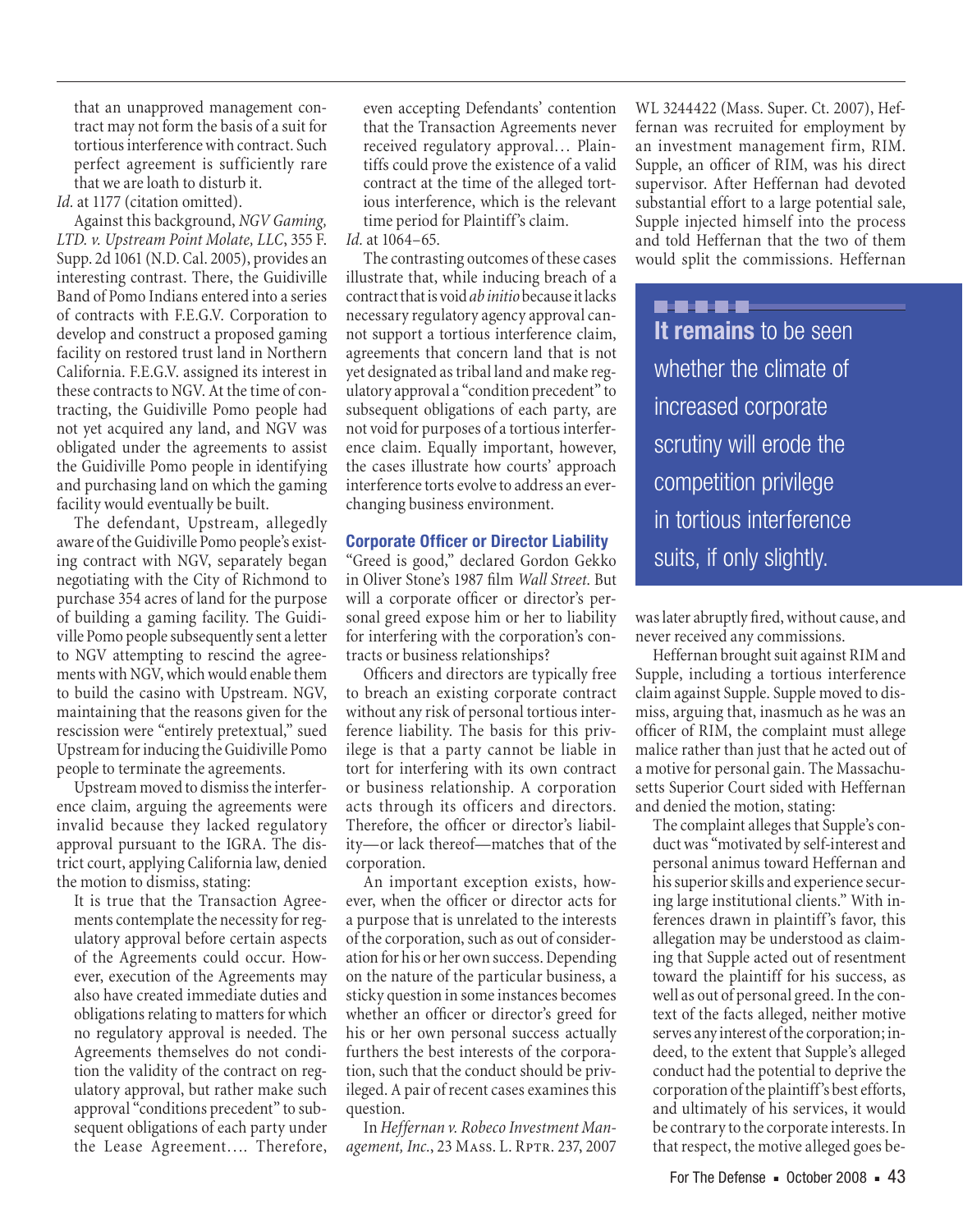yond personal greed, extending to a willingness to sacrifice the corporate interest for personal interest.

# 2007 WL 3244422 at \*1–2.

The Indiana Supreme Court reached a different conclusion in *Trail v. Boys and Girls Clubs of Northwest Indiana*, 845 N.E.2d 130 (Ind. 2006). There, Trail was forced to resign as executive director of

# **.....**

**A sticky question** in some instances becomes whether an officer or director's greed for his or her own personal success actually furthers the best interests of the corporation.

a not-for-profit corporation. He sued the corporation and members of its executive committee. Against the committee members, Trail sought recovery based on a tortious interference claim, alleging they were "unhappy for personal reasons with the retention of Trail… [and] were upset with [him] because he refused to defer to them on those initiatives and actions that properly were [his] duties as Executive Director." 845 N.E.2d at 133.

The trial court granted the individual defendants' motion to dismiss and the Indiana Supreme Court affirmed. In its holding, the state supreme court found that the executive committee members' greed for greater control over the corporation did not invalidate the privilege they enjoyed as corporate officers and directors. It said:

At oral argument, Trail asserted that the defendants' improper motivation was their desire to increase their own control over the operation of the Boys and Girls Clubs. However, in the unreported case that Trail himself cites, the court held that '[a]n increase in corporate control is not personal advantage' of the sort that takes a director or officer's actions outside the scope their

authority for the purposes of a tortious interference claim. Nothing in Trail's complaint suggests that the "personal advantage" sought by the defendants was anything other than larger influence over the direction of the enterprise.

845 N.E.2d at 140–41.

These recent opinions suggest courts faced with alleged officer or director liability are increasingly looking beyond officer or director status to examine conduct, its nature and whether conduct furthers a corporation's interests. Greed in the interest of the corporation continues to be good (*e.g.*, *Trail*). Greed solely for personal profit will expose an officer or director to liability for tortious interference (*e.g.*, *Heffernan*).

# **Attorney Liability**

Attorney liability for interference with the contract or business relationship of another in the course of client advocacy has also been considered by courts in recent years. Comment c to Restatement (Second) of Torts, §767, which enumerates "factors" to be used in determining whether interference is improper, identifies the threat or institution of meritless civil litigation as among the conduct that may be improper. Specifically, it states:

When wrongfully instituted, litigation entails harmful consequences to the public interest in judicial administration as well as to the actor's adversaries. The use of these weapons of inducement is ordinarily wrongful if the actor has no belief in the merit of the litigation or if, though having some belief in its merit, he nevertheless institutes or threatens to institute the litigation in bad faith, intending only to harass the third parties and not to bring his claim to definitive adjudication.

If an attorney knowingly signs a meritless complaint that disrupts an opponent's business relationship, does he or she share liability for tortious interference with the client who directed its filing? Attorneys typically respond to the question by asserting the same litigation privilege that shields them from defamation suits for false statements made in the course of lawsuits. But will the privilege that shields attorneys from defamation protect a member of the bar from *all* tort liability in those instances in which the attorney threatens or initiates litigation knowing his or her client's position is frivolous?

A pair of recent cases illustrate two approaches to the extent to which an attorney's conduct in litigation that disrupts another's business opportunities will be considered privileged. Some courts are reluctant to allow an attorney to invoke the litigation privilege where his or her efforts are intended to harm the opponent, rather than mere adjudication of the claims.

In *Mantia v. Hanson*, 190 Or. App. 412, 79 P.3d 404 (Or. App. 2003), the Bailey law firm represented a former Hanson employee in a suit against Hanson. Hanson's counsel sent a letter to Bailey decrying the suit allegations baseless and demanded dismissal. Bailey proceeded with the suit. Hanson cross-complained against Bailey for interfering with Hanson's business. Hanson maintained he was forced to "devote substantial time and money defending against the false claims…" 190 Or. App. at 415, 79 P.3d at 406. Bailey moved to dismiss, successfully invoking the litigation privilege. On appeal, Hanson argued that the litigation privilege should not have applied to its tortious interference claim.

In the *Mantia* decision upholding the trial court's dismissal of Hanson's crosscomplaint, the Oregon Court of Appeals noted:

[E]ven a defense of absolute privilege cannot defeat a claim for tortious interference where the nature of the defendant's conduct was such that the underlying purposes of the privilege would not be served by immunizing that conduct…. [T]he prosecution of unfounded litigation constitutes actionable 'improper means' for purposes of tortious interference where (1) the plaintiff in the antecedent proceedings lacked probable cause to prosecute those proceedings; (2) *the primary purpose of those proceedings was something other than to secure an adjudication of the claims asserted there*; and (3) the antecedent proceedings were terminated in favor of the party now asserting the tortious interference claim.

190 Or. App. at 429, 79 P.3d at 414 (emphasis added).

While the *Mantia* court noted that Hanson's cross-complaint argued that Bailey **Interference**, continued on page 75